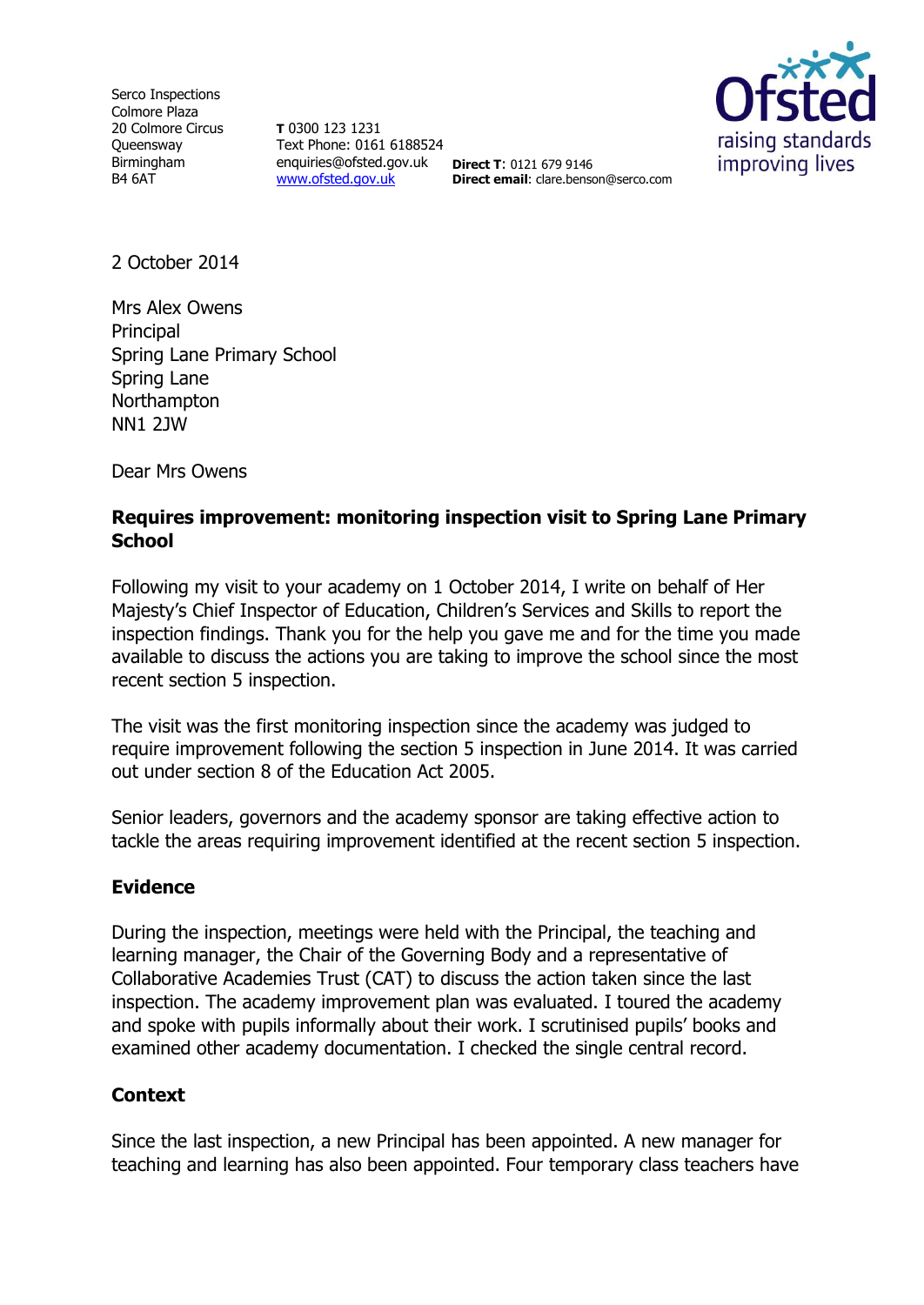

left and four new class teachers have been appointed, one of whom has since left the academy. One class teacher has been seconded to another school within the CAT family of academies. A new family support worker, a cover supervisor and two new teaching assistants have been appointed. The Vice-Chair of the Governing Body has resigned. Two new governors have been elected.

# **Main findings**

Although it has been a short time since your appointment, it is clear that you are determined to take the actions necessary to improve outcomes for pupils. You have acted decisively to address the issues identified at your recent inspection. Your academy improvement plan has clear actions and measureable outcomes for improving the quality of teaching. Your plan identifies where the governing body will evaluate your work through regular reports from you and other leaders. However, it is unclear how the governing body will check the quality of your work for themselves in order to hold you to account more rigorously for your actions.

You and the manager for teaching and learning have improved the quality of teaching by ensuring teachers plan more closely to meet the needs of all pupils. Systems for checking the quality of teaching are robust. You are improving teachers' performance through a combination of individually focused training and coaching that is matched precisely to their needs. You are holding teachers to account for their work through measureable targets for improving pupils' outcomes. Consequently, teaching is improving quickly and pupils are making better progress in their learning as a result.

You have improved the teaching of reading. You have taken swift action to ensure all pupils are reading books that challenge them to improve their reading skills at the appropriate level. You have ensured teachers check pupils' progress in reading regularly and, as a result, teachers are better informed about precisely what pupils need to learn in order to accelerate their progress in this subject.

Ofsted may carry out further visits and, where necessary, provide further support and challenge to the academy until its next section 5 inspection.

## **External support**

The Collaborative Academies Trust (CAT) has recently provided an achievement advisor to support the Principal to check the quality of teaching and its impact on pupils' learning. As a result, the achievement advisor has also begun to provide direct coaching and support for teachers to improve the quality of teaching. The governing body receives support from the CAT advisor for governing bodies in order to be more effective in holding senior leaders to account for their work.